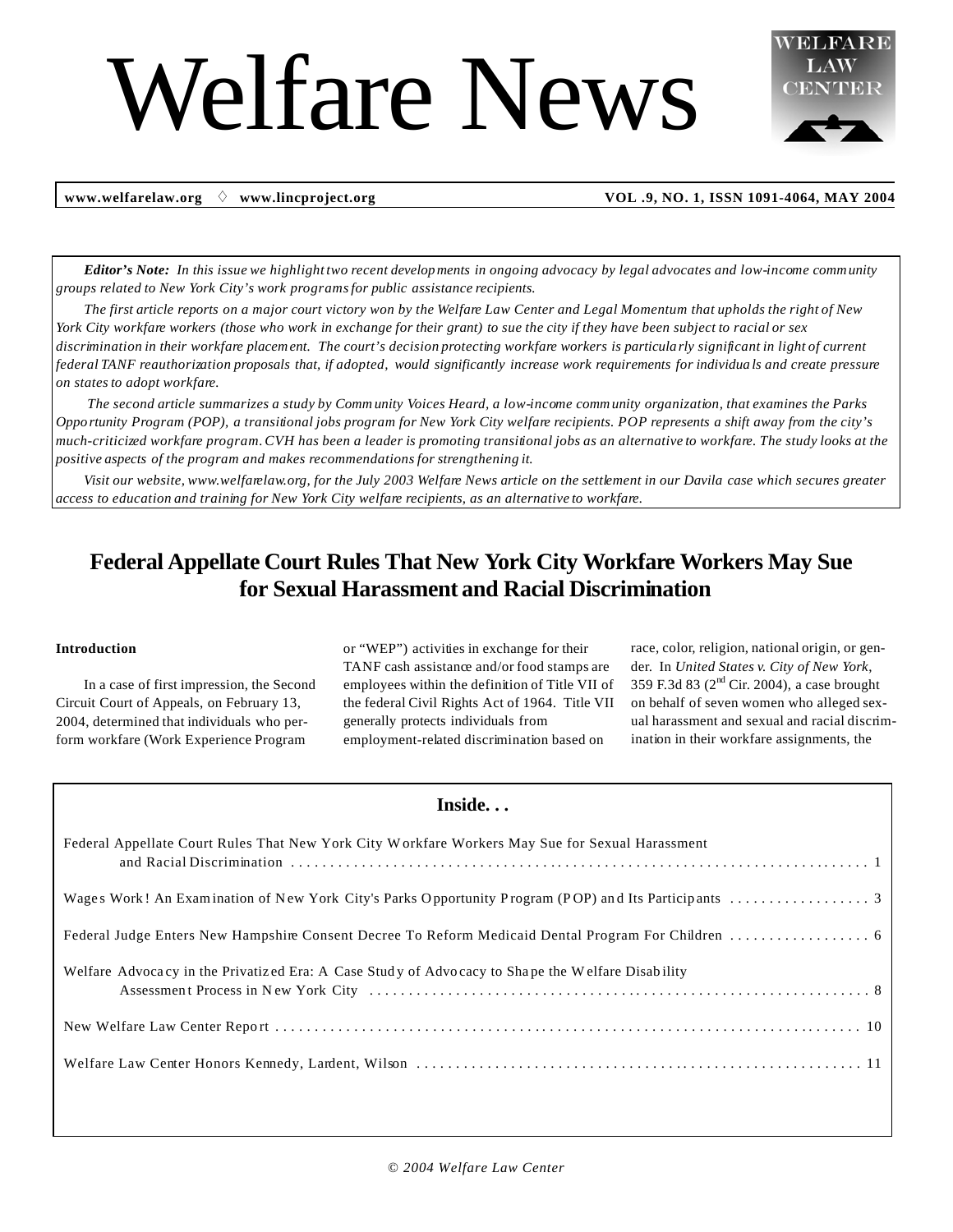Circuit Court reversed a District Court decision dismissing their complaint and held:

> "We hold that the allegations of plaintiffs' complaints sufficiently pleaded the individual plaintiffs' status as employees entitled to Title VII's protection and that PRWORA does not preempt Title VII with respect to WEP participants. Because the district court dismissed state and local claims solely for lack of supplemental jurisdiction, these dismissals also must be vacated."

This holding means that persons who work for their welfare grants are entitled to the protections of federal and possibly state labor law protections and can seek redress if they are subject to unfair treatment. Plaintiffs' next steps are to prepare for trial.

#### **History of the Case**

In 1998 the Welfare Law Center and the NOW Legal Defense and Education Fund (recently renamed "Legal Momentum") filed a complaint with the Equal Employment Oppo rtunity Commission (EEOC) on behalf of six women whose workfare supervisors had repeatedly sexually harassed and/or discriminated against them based on race and/or gender. Each of the women could not obtain relief from the welfare agency. In September 1999, the EEOC announced that it found reasonab le cause to commence enforcement proceedings in the cases, and the federal court action followed.

Complaints were filed in federal court by the United States Department of Justice as well as many of the women individually. The several actions were consolidated for purposes of addressing the City's motion to dismiss the case.

In support of its motion, the City argued that (1) the individual plaintiffs were not employees within the meaning of Title VII and that, even assuming they would otherwise be considered employees, provisions of the federal TANF statute, 42 U.S.C. §§ 608(d) and 617, reveal an intent that Title VII not apply to WEP participants. The trial court granted the City's motion to dismiss.

#### **Second Circuit's Conclusion that Workfare Workers are "Employees" for Title VII Purposes**

The Second Circuit applied a real world test to determine whether the women ought be considered employees for Title VII purposes. The Court concluded first that the women were "hired" to do the work because they received compensation - TANF, food stamps, transportation reimbursement, and child care payments - if they worked and lost that compensation if they refused, without good cause, to continue working. Second, the Circuit observed that the women were entitled to worker's compensation and other protection normally accorded only to workers. Finally, the employer, in this case the governmental agency defendants, had the exclusive control over the manner and means by which the worker completes his or her assigned tasks. The Circuit rejected an argument that Congress, in enacting the TANF block grant, intended to pre-empt federal labor protections and found no support in the plain language or the legislative history of the block grant.

#### **Significance of the Second Circuit Opinion**

The Second Circuit's decision is the first federal court decision to address whether protections normally accorded workers under federal law are available to TANF recipients who engage in WEP and community service as a condition of receiving their assistance. The TANF block grant greatly increased the numbers of welfare recipients whom the states are required to have in work-related activities. For a number of states, most significantly, New York, California, Pennsylvania, Ohio, and Florida, WEP and/or community service have been the work activities to which many recipients are routinely assigned.

However, once the state or county imposes these work requireme nts on a welfare recipient, whether the recipient acquires many of the protections enjoyed by unsubsidized or subsidized workers has remained an open question. Where the recipient has acquired a "regular" job, there is, of course, little question that the recipient acquires all the rights of any employee.

Two important policy statements from the federal government provide significant

guidance by seeking to extend common work place protections to public assistance recipients engaged in workfare or community service. In May 1997, the U.S. Department of Labor ("DOL") issued a guide to the states setting forth the rights of workfare workers to protections under federal employment laws including: the Fair Labor Standards Act ("FLSA"), which governs minimum wage and overtime rights; the Occupational Safety and Health Act ("OSHA"), which governs workplace health and safety; unemployment and anti-discrimination laws. The DOL Guide advises states to consider the applicability of these laws as they design and implement work programs. However, as the document states, it is a "starting point" and it "cannot provide the answers to the wide variety of inquiriesthat could be raised regarding specific work program s." U.S. Dep't of Labor Guidance: How Workplace Laws Apply to Welfare Recipients, Daily Lab. Rep. (BNA), No. 103 at E-3 (May 29, 1997) available on the web at http://www.dol.gov/asp/w2w/welfare.htm.

In December 1997, the Equal Employment Opportunities Commission issued a notice (Number 915.002) to provide "guidance regarding the application of anti-discrimination statutes to temporary" workers. The Notice clarifies that temporary workers are protected by anti-discrimination laws and that, under many circumstances, workfare workers are considered covered workers. *Enforcement Guidance: Application of EEO Laws to Contingent Workers Placed by Temporary Employment Agencies and Other Staffing Firms*, EEO Notice, No. 915.002 (Dec. 3, 1997) available on the web at http://www.eeoc.gov/policy/docs /conting.html.

At the state level, a number of states have extended certain worker protections to TANF recipients performing WEP and/or community service. For example, many states have incorporated workers' compensation protections directly into their workfare statutes. In addition, several important court decisions have held that workfare workers are covered by workers' compensation protections.<sup>1</sup>

Similarly, some states' laws provide that workfare workers are entitled to the exact same protections as regular workers. For example, New York State provides that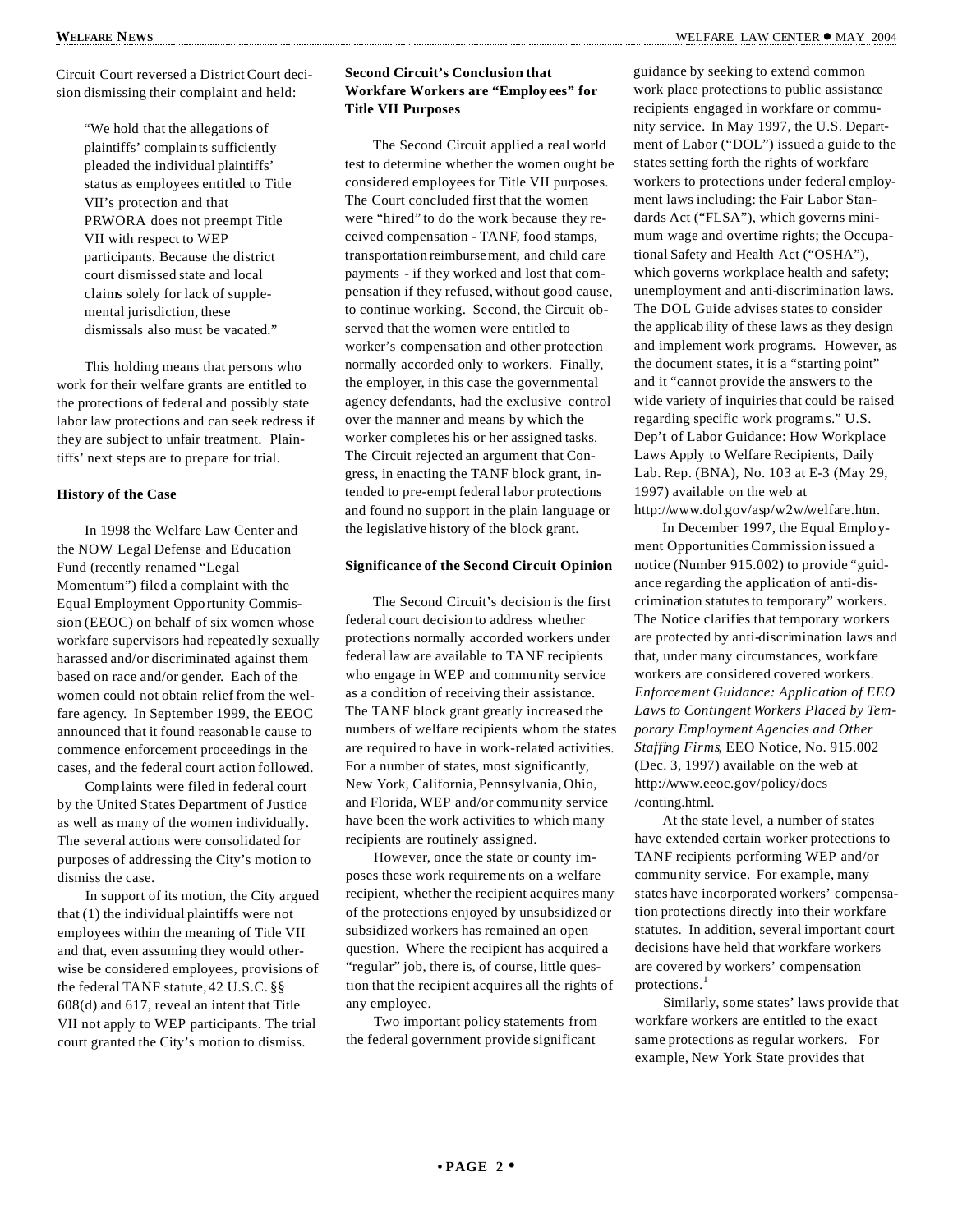workfare workers must be provided the exact same coverage under the New York Public Employee Health and Safety Act as regular public employees. In other situations, protections may be secured under the federal Occupational Health and Safety Act ("OSHA"). However, one should be aware OSHA protections do not extend to persons working for public employers such as state, county, or local agencies.

However, on the federal court level, the only pre-TANF decision to address whether federal worker protections apply to WEP workers was an unfortunate decision from the 10<sup>th</sup> Circuit. *Johns v. Stewart*, 57 F.3d 1545 (10th Cir. 1995). The *Johns* court determined that workfare workers are not employees under FLSA because the unique relationship between the government and the recipient under the welfare program precluded recipients from being employees when they work off their cash grant. This decision is, of course, not consistent with the United States Department of Labor's recent guidance which indicates that workfare workers are, in most instances, employees within the FLSA definition.<sup>2</sup>

The Second Circuit was not persuaded by the *Johns* holding. It concluded that (1) *Johns* was decided before the enactment of the TANF block grant with its emphasis on defining recipient participation as work; (2) the decision pre-dated the DOL guidance; and (3) the Tenth Circuit failed to engage in a reasoned analysis of whether the WEP worker was an employee within the very broad definition of the federal Fair Labor Standards Act.

In contrast, the Second Circuit, untroubled by the fact that the plaintiffs received TANF benefits rather than wages, noted that WEP workers can be both recipients - for some purposes - and employees - for other purposes. In this case, the Second Circuit found that the cash payment, the related benefits (such as worker's compensation and workplace protections), and the requirement that the plaintiffs' work be useful all contribute to a finding that WEP workers are employees for Title VII.

The impact of the Second Circuit's holding is already being felt. In *Stone v. McGowan*, 99-CV-1941, 2004 U.S. Dist. LEXIS 3254 (N.D.N .Y. 2004), the Northern District of New York determined that WEP workers are also entitled to the protections of the Fair Labor Standards Act and refused to dismiss a claim that the recipient was compelled to work in violation of minimum wage protections.

#### **Conclusion**

While the *City of New York* decision represents only one Circuit, the reasoning is solid and the decision is in accord with the federal agency guidance. However, surviving the motion to dismiss on the law is only the first step. Any attorney seeking to litigate these cases will still need to establish as a matter of fact that the TANF recipient is entitled to federal labor protections, that the recipient's rights were violated, and the recipient is entitled to relief.

The Welfare Law Center stands ready to assist counsel throughout the country in litigating these law and fact issues. Contact Marc Cohan, Director of Litigation at the Welfare Law Center, cohan@welfarelaw.org.

*Marc Cohan*

#### **Notes**

*1*

- *State ex rel. Patterson v. Industrial Comm. Of Ohio*, 672 N.E. 2d 1008 (1996) (workfare workers entitled to same coverage as regular workers);*Arntz v. Southwestern Wilbert Corp.*, 156 Mich. App. 309 (1986)(Both state and municipal entity were the employer for determining coverage of workers' compensation);*County of Los Angeles v. Workers' Compensation Appeals Board*, 637 P. 2d 681 (1981) (work relief is employment for workers' compensation purposes).
- <sup>2</sup> The author is aware of only two post-TANF block grant cases challenging the calculation of workfarehours based on less than the minimumwage. In *Cordos v. Turner*, which was brought by the Welfare Law Center along with the National Employment Law Project and which has been settled, the plaintiff worked for less than the minimum wage in New York City's workfare program cleaning sanitation garages. In another New York case, *Wrobel v. Johannes*, brought by the Greater Upstate Law Project and NELP, plaintiff challenged the agency's retention of retroactive SSI benefits to reimburse itself for welfare assistance plaintiff had received during a period when she had worked in a WEP program in exchange for the welfare grant. The case wassettled. In another case in Ohio, plaintiffs persuaded the local county to calculate the hours of work based on the minimumwage by threatening to file litigation.

## **Wages Work! An Examination of New York City's Parks Opportunity Program (POP) and Its Participants**

*by Sondra Youdelman with Paul Getsos*

Editor's Note: The following is the Executive Summary of a longer report, published in March 2004. Sondra Youdelman is the Public Policy and Research Director of Community Voices Heard (CVH). Paul Getsos is Executive Director. The article is reproduced with the author's permission. Sondra Youdelman can be reached at CVH, 170 E. 116<sup>th</sup> St., Suite 1E, New York, NY 10029, tel. 212-860-6001, *sondra@cvhaction.org. The full report is available on the CVH website: www.cvhaction.org.*

The Parks Oppo rtunity Program (POP) is the largest public sector paid transitional jobs program in the country. When initiated in March of 2001, nearly 3,500 New York City welfare recipients, who were approach-

ing or had passed their five-year federal time limit on public assistance, were offered 11  $\frac{1}{2}$ month paid positions in New York City's Department of Parks and Recreation.

The POP Program, along with other

Transitional Jobs Programsin New York City, represented a significantshift away from forcing welfare recipients to perform unpaid workfare assignments (known as WEP) toward paying people a wage for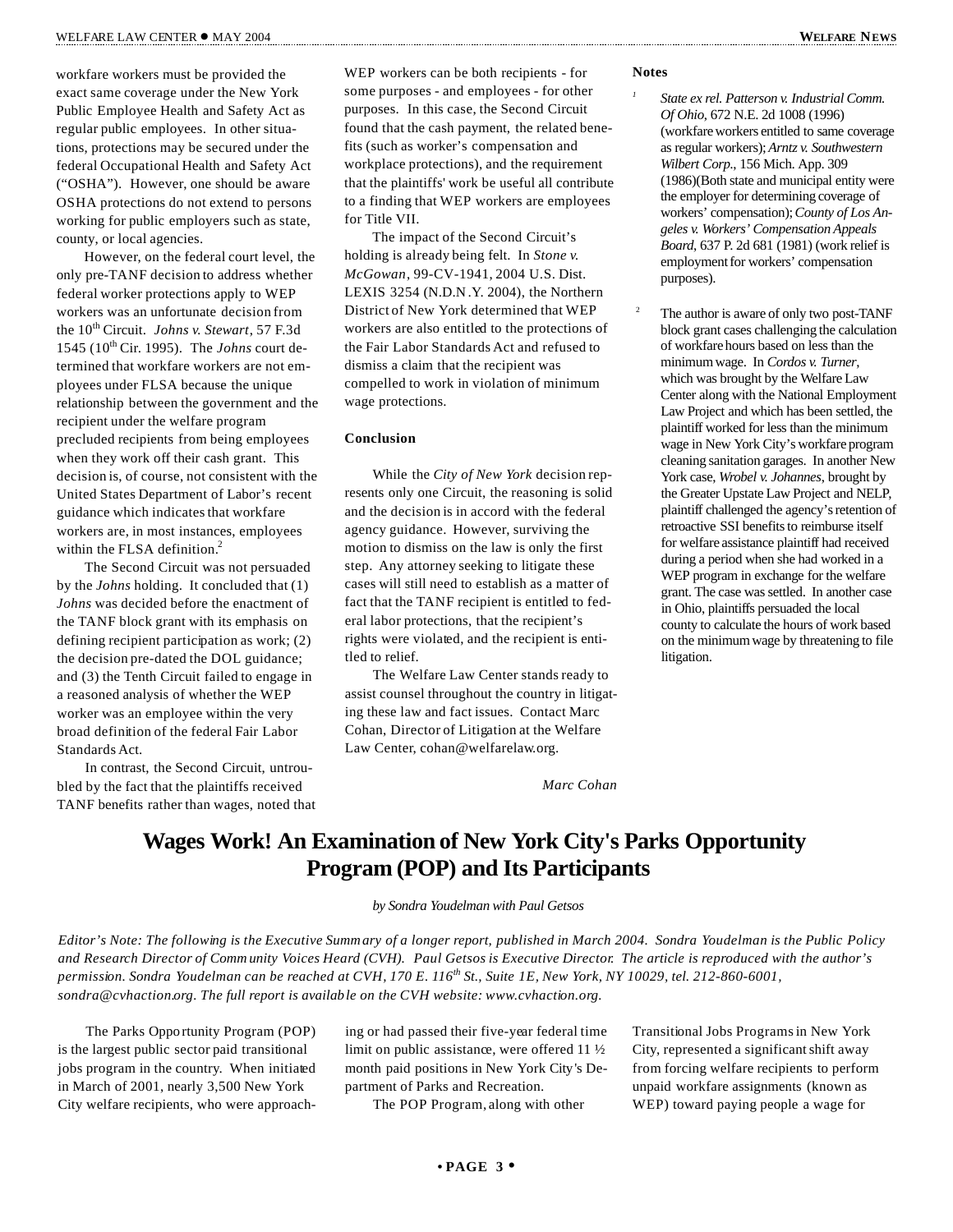working in city agencies on a transitional basis.

This report looks deeper into the experiences of the POP workers. Community Voices Heard (CVH) initiated a survey of 200 former POP participants, examining their experiences both in POP and WEP. Their responses, in addition to findings from other transitional jobs research, welfare to work studies, and documents generated by the New York City Department of Parks and Recreation and Human Resources Administration, tell an important story about the value of transitional jobs and the policy and program matic challenges yet to be addressed.

POP participants, unlike WEP workers, earned a wage between \$9.38 and \$12.50 an hour for 40 hours a week. Four days a week they worked in City parks. One day a week they attended a Job Assistance Center (JAC) or participated in the Parks Career Training (PACT) program. JAC and PACT were to offer them a variety of job readiness, job search activities and/or education and training opportunities.

Unlike WEP workers, they had City job titles and were District Council 37 union members. They accrued vacation and sick leave, like other salaried City workers. They also paid into Social Security, paid taxes and were eligible for the state and federal Earned Income Tax Credits (EITC).

The POP participants replaced unpaid Work Experience Program (WEP) participants in the Parks, and performed jobs critical to keeping New York City Parks clean and maintained. They contributed immensely to the functioning of the City, and saved Parks Department funding as well.

Earning a paycheck transformed the way participants felt about work and their desire to gain long-term employment. It also increased their monthly income, improved their quality of life and built their sense of self-esteem. They learned the respect, demands, and challengesthat come with real jobs. In these regards, POP was a marked improvement over WEP.

However, limitations of the program are also apparent. Poor employment outcomes suggest that the POP program might better incorporate lessons learned from other traditional transitional jobs programssuch as support services to address barriers to employment, and intensive job placement and job retention services coupled with education

and training.

This report uncovers lessons learned from this large-scale experiment and sets forth recommendations for improving POP in the future.

**Major Research Findings**

#### **Finding 1: Wages are an Important Component in Motivating Welfare Recipients to Move Off of Welfare**

**A. Wages Matter**. Survey respondents specifically pointed to the benefit of certain program aspects that changed the way they felt about work and their desire to gain long-term employment. Of those surveyed, 97.6% said that earning a paycheck made a difference. Participants felt much better about themselves earning a wage in POP (87.9% feeling above average) than they did doing unpaid workfare in WEP (22.4% felt above average).

**B. The POP Program Motivated Participants to Want to Leave Welfare**. Of those that completed the program, 98% said they would have liked to keep working in a full-time job. Nearly all (96%) of respondents said they felt better than they had while receiving public assistance. A similar number (92.9%) of POP participants responding felt their quality of life had improved while in POP due to the money they were earning and improved self-esteem. Of those surveyed, 79.1% were actively looking for work after program completion. Those that were not had childcare issues (40%), were in school or a training program (26.7%), or had health limitations (13.3%).

### **Finding 2: Parks Opportunity Program Workers Did Real Work Needed for the City**

**A. POP Workers Did Work Critical for the City**. POP Workers held City titles such as City Seasonal Aides (CSAs), City Park Workers (CPWs), Park Enforcement Patrols (PEPs), and Playground Assistants (PAs). They maintained the City's 1,700 parks, playgrounds and recreational facilities by cleaning and landscaping the parks, repairing facilities, staffing recreation centers, assisting with office administration, providing security at facilities and events, and more.

**B. POP Workers Were Often Asked to Work Overtime**. The importance of the role that POP workers played for the New York

City Parks Department is reflected in the fact that 61.2% (60) of the workers surveyed were asked to work overtime during their course of employment. Of these workers, close to 70% were asked to work overtime between 3 and 10 times.

**Finding 3: The Parks Opportunity Program Improved the Lives of Most Welfare Recipients Participating in the Program**

**A. POP Workers Had More Monthly Income than Welfare Recipients.** At a wage of \$9.38/hour, a POP worker earned \$19,510/year (\$23,506 with Food Stamps and the EITC) as opposed to less than \$9,000/year for a family on welfare (with Food Stamps). 89.9% of those surveyed had more monthly income (even after taxes and deductions) during POP than they had while solely receiving public assistance. Moving beyond their state of previous crisis, 36.4% of them were even able to save money. Participants were eager to maintain the stability and well-being associated with earning wages at this level.

**B. POP Workers Saw Their Quality of Life Improve**. Of those surveyed, 92.9% felt that their quality of life had improved in POP. Responses pointed to peo ple's increased econom ic security and the positive family spillover effects. Participants were able to pay the bills and often have a few dollars left over at the end of the month. They could buy things for, and do things with, their family that they were unable to do prior to participation in POP.

**C. POP Workers Gained Greater Self-Esteem**. Of POP respondents, 87.9% said they felt above average (good or terrific) about themselves while participating in POP. Only 22.4% of them felt so positive while in WEP. They commented on their new feelings of independence and their rising self-esteem. Many mentioned that their children felt proud of them, and they felt proud of themselves, for being able to provide for their families.

#### **Finding 4: The Parks Opportunity Program Prepared People for Better than Unpaid Workfare/WEP**

**A. POP Workers Gained Skills On the Job**. Of POP workers surveyed, 70.7% responded that they had learned new skills on the job. The percentage was higher still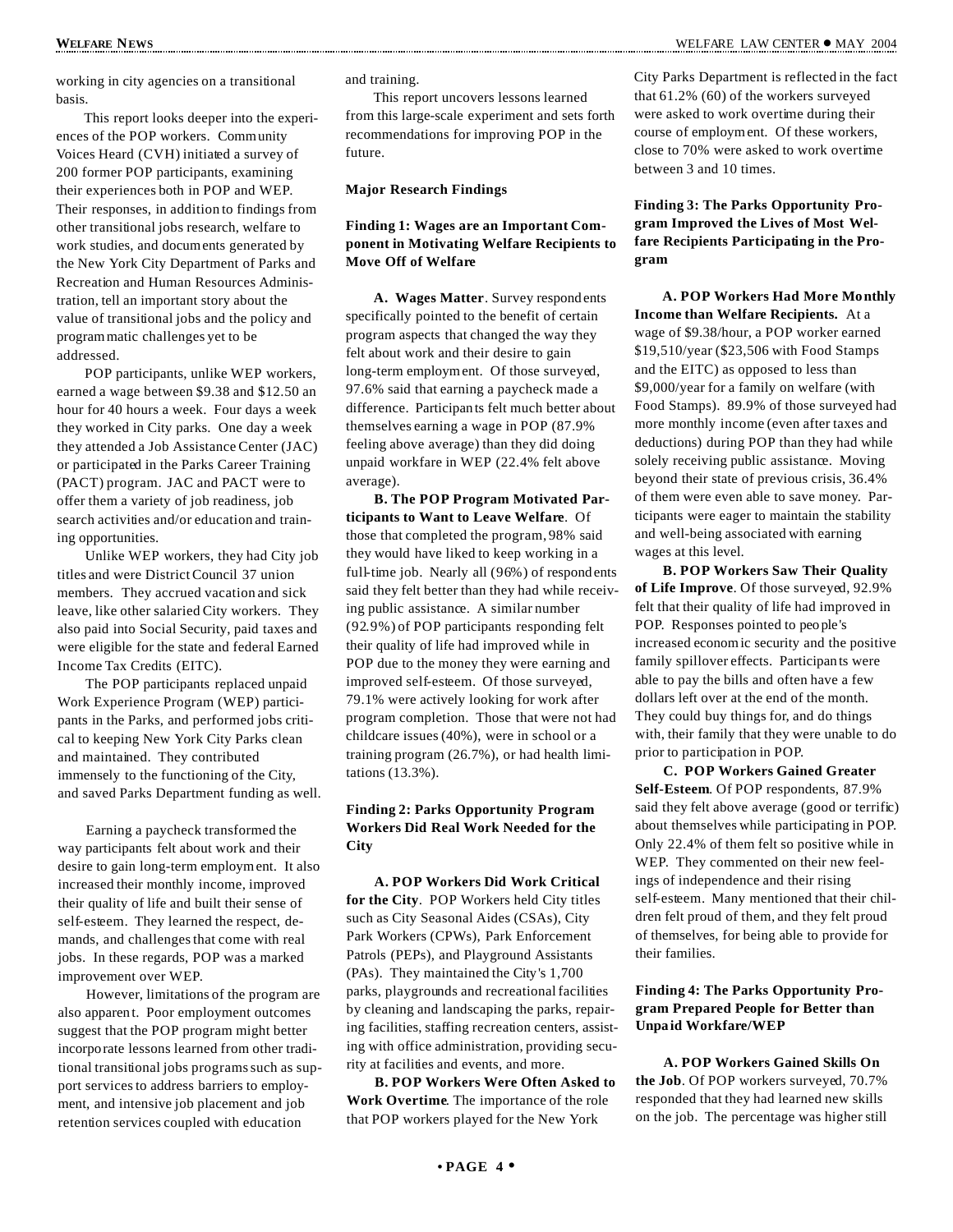for City Park Worker titles(77%). Training was generally done on the job. Of those surveyed, 94.1% said that they had been trained on the job while working and 61.2% learned new skills from their supervisors. The vast majority of respondents (76.9%) said that the training was similar across all POP workers. In contrast, only 39.2% said they had gained skills while participating in the Work Experience Program (WEP).

**B. A Variety of New Skills Were Learned**. The bulk of new skills learned or practiced were based in the following areas of the work: equipment usage (71.4%), maintenance/cleaning (48.6%), painting (44.3%), and landscaping/horticulture (31.4%). A smaller group cited other newly learned skills, including security (11.4%), clerical/administration (7.1%), customer service (5.7%), recreational coordination/planning (5.7%), and driving (2.9%).

#### **Finding 5: POP Program Model Fails to Incorporate Critical Elements Typical of the Most Effective Transitional Jobs Programs**

**A. Work Supports Were Neither Fully Accessible Nor Sufficient**. Of those surveyed, 92.9% had their cash public assistance cases closed within a month of when they started their jobs, requiring access to work supports to supplement the wage of \$9.38 an hour. Inconsistent access to these supports meant that, while almost all survey respondents' cases were closed, only 68.7% received other types of benefits to help make ends meet while in the program. Participants felt that the following additional supports would have been helpful: increased Food Stamps (55.7%), expanded Medicaid access (34%), better rental assistance (13.4%), more childcare funds (12.4%) and supplemental cash assistance (6.2%). Based on the Self-Sufficiency Standard and Calculator of NYC, a family of 4 living on the POP wage would likely have a monthly shortfall of \$1,942 (difference between their income and their expenses) without work supports.

**B. Job Search and Employment Services Were of Poor Quality and Education and Training Was Limited**. Overall, only 50% of POP participants found themselves better equipped or skilled to get a job due to their JAC and PACT job services participation. The bulk of services offered to participants focused on job readiness and job search instead of education and training. Participants considered the services offered only slightly above average in quality. 91% felt that the job readiness/job search assistance could have been improved. 84.4% felt that additional training would have further helped them to get jobs post-POP.

**C. POP Program Failed to Address IndividualBarriers to Employment**. Among participants currently unemployed, a variety of individual barriers to employment were mentioned: lack of GED (45.8%), lack of education/certification (34.9%), lack of job experience (31.3%), lack of childcare (30.1%), and more. Many of these barriers hit Latinas harder than African-Americans: 43% of Latinas surveyed cited lack of English proficiency as a serious barrier, 54% a lack of GED, 43% a lack of education/ certification, and 46% a lack of job experience. Additionally, those lacking high school diplomas or equivalenciesfound these education-related barriers to be their most prominent.

**D. Program Length is Insufficient to Achieve All Stated Goals**. All POP workers felt they could have benefited from a longer transitional jobs program. 49% said that an ideal length would be 2 years, 21% said a year and a half, and 30% said one year. This was regarded as important to help people stabilize their financial circumstances and also advance their skill sets through on the job experience and additional training.

#### **Finding 6: POP Failed to Connect Most Participants to Paying Jobs, Thereby Forcing Many to Return to Welfare**

**A. Program Design May Have Resulted in Limited Post-Program Placement**. Only 15.5% of respondents were employed at the time of the survey. A slightly higher percentage (22%) had held at least one job since POP. This may be attributed to the difference between the skills they obtained on the job and the jobs available in the market. Additionally, critical program elements that are often present in other transitional jobs programs with higher post-program placement rates were missing or of a low quality in POP (such as case managem ent, on-the-job mentoring, placement services, etc.). This is likely responsible for some of the poor employment outcomes of POP.

**B. High Unemployment Rates Put Hard-to-Employ Population at Further Disadvantage.** Individuals lacking post-program employment cited the lack of jobs available in community (80.7%), pay not being enough to support a family (42.2%), and lack of jobs available in a particular occupation (34.9%) as communitywide barriers to employment. Participants completed the program during a time when NYC and the rest of the country were amidst a recession with a high unemployment rate and weak economy. The unemployment rate for NYC residents was at an average of 8.2% in 2002 as compared to 5.7% in 2000. It was higher yet for individuals with less than a high school education (9.7%), for Non-Hispanic Blacks (11.0%) and for Latinos (9.6%). For single mothers in NYC with less than a high school education, characteristics common to most POP workers, unemployment was at an astounding 19.3% in 2003 and the percent employed a low 39.4%.

**C. When in Need, Unemployed Program Leavers Frequently Returned to Public Income Support Programs.** Most POP participants wanted to stay off of welfare permanently, and stressed this in every conversation. This, however, was not possible for many. After completing POP, those that still did not have employment turned to the unemployment benefit system for their survival. 85% of respondents accessed unemployment benefits at some point. The great majority (79.1%) were actively looking for work throughout, but the intersection of the economy and their low education and skill levels meant that jobs were hard to secure, particularly without needed assistance and supports. Over half (57.8%) had already returned to cash assistance when surveyed.

#### **Transitional Jobs Program Recommendations**

**1. A Variety of Positions Should be Offered in Multiple City Agencies and Not-for-Profits**. While Parks positions provide certain opportunities, individuals are limited in the skills learned on the job. Additional opportunitiesin a variety of fields could match the diverse interests and backgrounds of participants. Ideally, skills learned and practiced in the transitional job should reflect changes and growth in the labor market.

**2. Links to Long-term Employment Must be Provided**. The employment outcomes of POP suggest that more needs to be done to ensure the effective outcomes appar-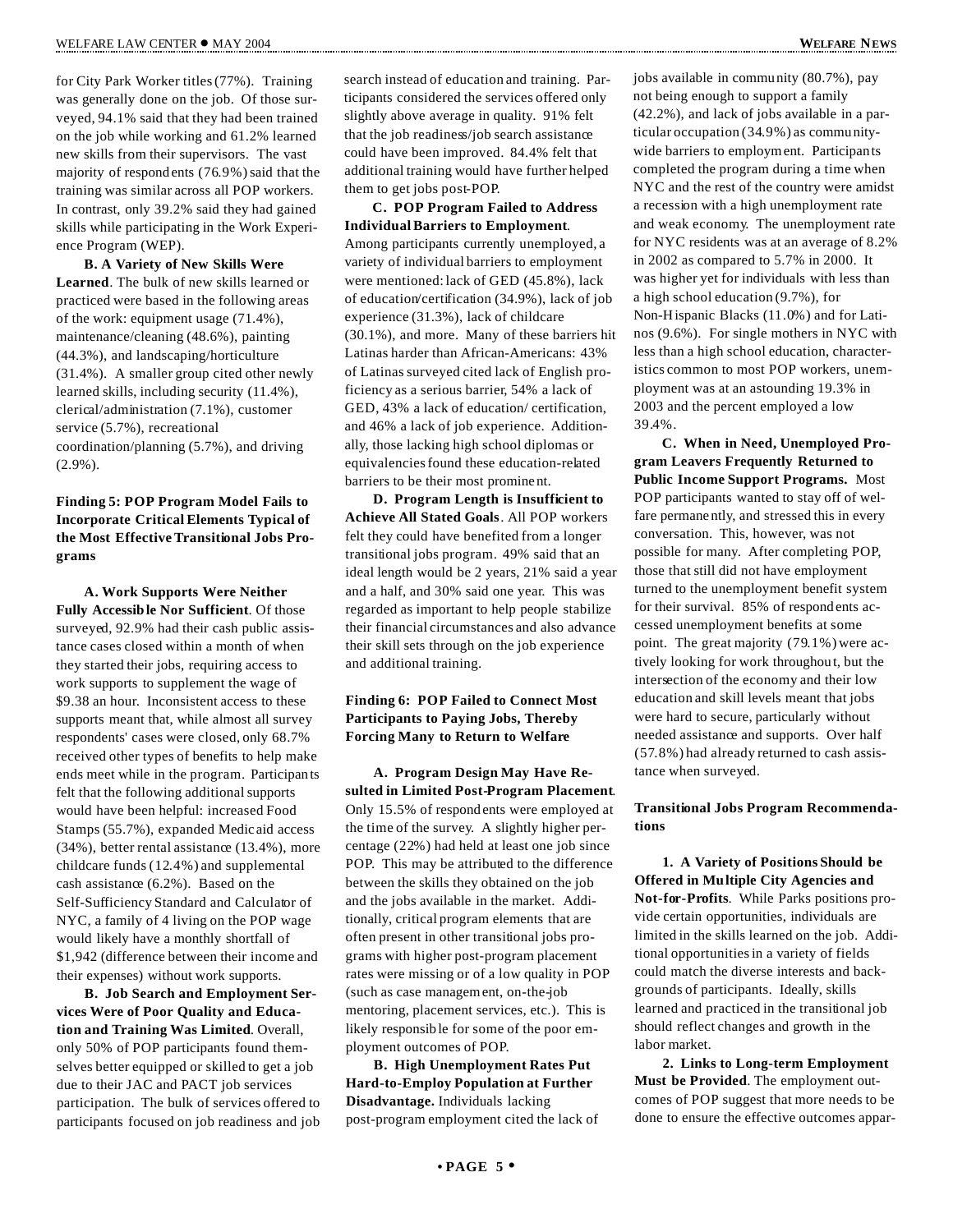ent in other transitional jobs programs. Enhancing job search, as well as job placement and retention services, could directly address this issue.

**3. Training and Education Opportunities Need to be Available** . In order to boost peo ple's competitiveness in the job market, transitional jobs programsshould be structured to allow participants to enhance their qualifications through multiple education and training options. This is critically important when the potential workforce lacks a high school degree or the equivalent.

**4. Program Length Should be Extended**. An ideal program should support transitional employment for up to a two-year period; this time and flexibility are important for reasons of stabilizing participants' economic circumstances, for enhancing participants' skill and education level, and for meeting the particular needs of the varied individuals in programs.

**5. Diverse Backgrounds of Participants Must be Considered**. Any program that will truly be able to boast success must meet each participant where he or she is and assist each individual in getting to where they want to be. A "one size fits all" approach will fail. There must be enough options and flexibility in program design to

meet the varied backgrounds, needs, and interests of each participant.

**6. Access to and Scope of Work Supports Need to be Expanded**. Programs should facilitate low-wage workers' access to additional supports, and policies should expand their scope. Transitional job programs should assist participants in obtaining all the supports for which they are eligible in order to reinforce the move off of welfare and support job retention; they should also provide people with information of the different supports they are eligible for upon program completion.

## **Federal Judge Enters New Hampshire Consent Decree To Reform Medicaid Dental Program For Children**

#### **Introduction**

Childhood dental disease is preventable, yet causes pain and suffering for New Hampshire's poorest schoolchildren and anguish for their parents. Under the Medicaid Early and Periodic Screening, Diagnosis and Treatment (EPSDT) program for individuals under twenty-one, children have the right to dental checkups every six months as well as to follow-up treatment. Yet New Hampshire parents trying to protect their children's dental health were repeatedly told by dental offices that the office was closed to new Medicaid patients. Parents also faced waiting lists and long travel times as they attempted to find dental care through the Medicaid program. Children's dental health deteriorated while their parents worked frantically to try to get dental care for them.

This article reports on the successful settlement of a federal lawsuit to improve access to dental care for more than 60,000 low-income New Hampshire children.

#### **Hawkins v. Commissioner**

In April of 1999, a single family filed *Hawkins v. Commissioner*, a civil rights case challenging the State's lack of provision of dental care to Medicaid-eligible children. The case later expanded to nine families throughout the State, each of whom had experienced similar frustrations trying

*by Kay Drought, New Hampshire Legal Assistance*

to take care of their children's dental needs. The Plaintiffs asserted eight claims under federal Medicaid law. They alleged that 1) they were not effectively informed about their rights to EPSDT services; 2) they requested but did not receive the timely screenings and diagnoses to which they are entitled every six months; 3) they did not receive necessary dental treatment; 4) they did not receive case management services to assist them with scheduling an appointment or with transportation to appointm ents or with other case worker support; 5) they did not receive help scheduling dental appointm ents nor did they receive transportation assistance to get to their appointments; 6) they experienced great difficulties obtaining dental care, difficulties which did not exist for children with private insurance; 7) they went without dental care for months while their parents have attempted to find dental providers who would accept Medicaid and 8) Medicaid dental services were not available on a statewide basis in New Hampshire.

The *Hawkins* case filing resulted in highly adversarial litigation disputes as well as intensive settlement efforts. Plaintiffs were represented by a team of lawyers at New Hampshire Legal Assistance ("NHLA"). In addition to me, NHLA attorneys Ken Barnes and Karen Rosenberg worked on the litigation, with Ken also heading up the settlement negotiation efforts. Other NHLA staff played critical roles as legal assistants, data entry workers, and secretarialsupport staff.

We at NHLA enjoyed a great deal of help from the Welfare Law Center and from attorneys in private practice who supplemented the work of our team. In March of 2003, the Court placed the case on an intense trial preparation track after a new governor took office and we were unable to negotiate a final settlement with the incoming administration. Soon thereafter, the Welfare Law Center agreed to begin helping with the case. Welfare Law Center staff handled class certification and summary judgment briefing, recruited expert witnesses, prepared deposition outlines, and traveled to New Hampshire to review and organize voluminous discovery materials. Attorneys in private practice assisted us with strategic planning, expert witness work, and with defending depositions.

#### **Case Resolution: Agency Agrees to EPSDT Reforms**

In August of 2003, the parties agreed to resolve the *Hawkins* claims. On January 23, 2004, the United States District Court for the District of New Hampshire approved that proposed settlement and entered a Consent Decree. On behalf of our clients, we negotiated an end to the situation faced by New Hampshire families, where parents made an unlimited number of long-distance calls throughout the State using the official Medicaid Client Services list of dentists "enrolled" as Medicaid providers, only to find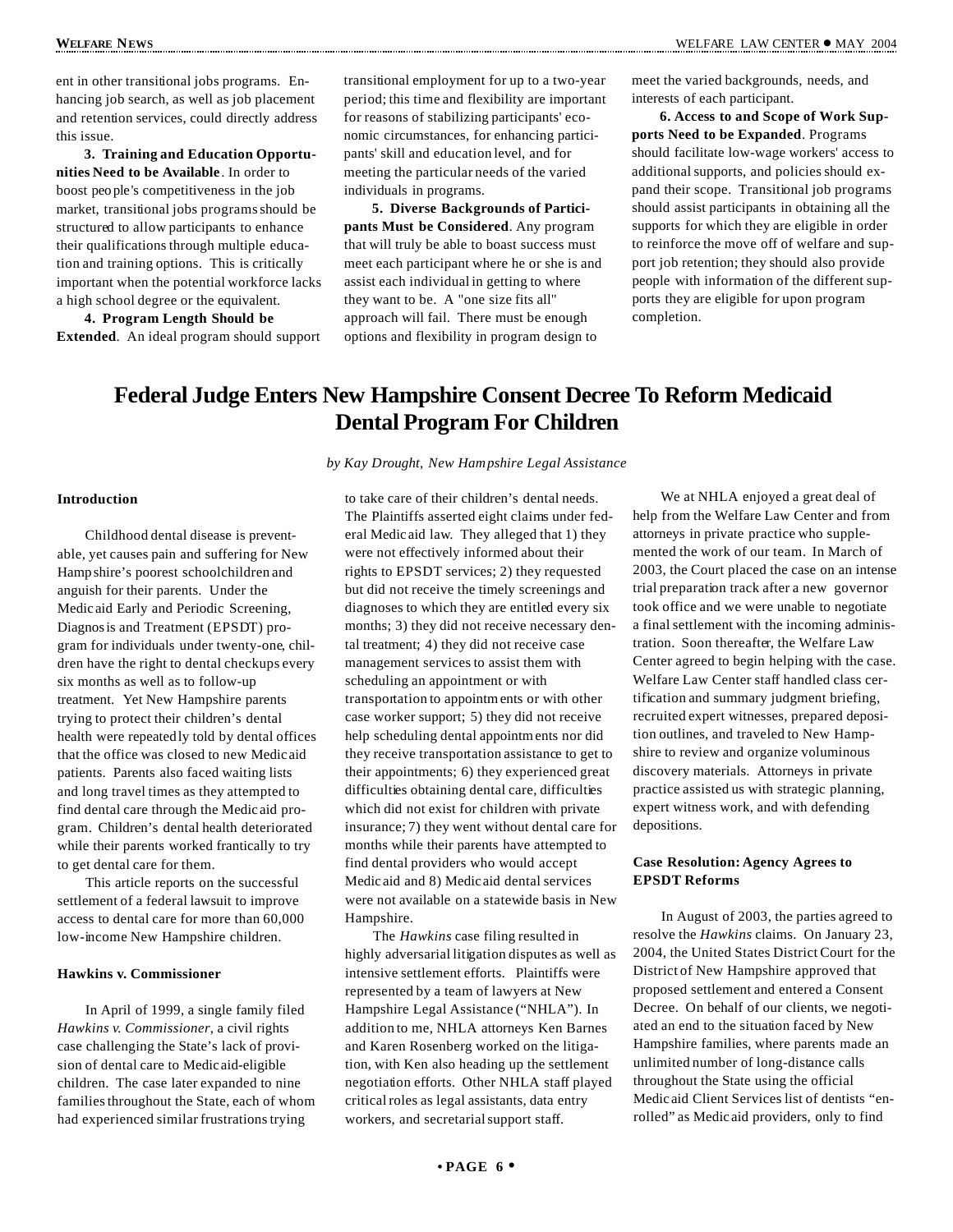that those dentists are not accepting new Medicaid patients into their practices. Through discovery, we learned that the State Medicaid Client Services office had even provided the names of dentists who were deceased or currently living in distant states. Families who reported their lack of success to Medicaid Client Services or other branches of the Department were simply told to "keep trying."

Now, as one of many different terms of settlement, the Department is required to develop and use a replacement dental provider list containing only the names, addresses, and phone numbers of dental offices whose practices are known by the Department to be open to new dental patients within a reasonab le time period prior to list use/distribution. Moreover, the Department will no longer expect familiesto make an unlimited number of phone calls – instead, beginning in January of 2005, families with phones will be asked to call at most twelve dental providers to try to find care for their children. At that point, the Department will no longer expect families to make additional calls. Instead, the Medicaid Client Services staff will themselves locate a dental provider with an opening for the child. In addition, beginning immediately, if the family does not have a phone or if the family head does not speak English, the Medicaid Client Services staff will make the dental appointment for the child in the first instance (instead of providing dentist names to the family for the family to contact).

The Department has also agreed to use its best efforts to make sure that children receive dental appointm ents within ninety days of the time that their parents initially contact Medicaid Client Services for help, and within a reasonab le distance of their home or school. Shorter time limits apply in situations of urgent or emergency needs.

To make sure that parents know about their children's rights to dental care and the importance of that care, the Department will conduct a public education campaign and will make changes in how it communicates with individual families. Representatives of the Departm ent's Child Health Assurance Program have already begun making phone calls to the families of newly-enrolled children to encourage them to seek dental care for their children. When families are notified every six months that it is time for their child's next dental checkup, they are also notified of NHLA's role in this case and given our tollfree numbers to contact.

To increase the number of available dental openings for Medicaid patients, the Department has raised Medicaid dental reimbursement rates three times in recent months and will fund new public health dentists.

The Department has agreed to comply with the Medicaid laws and regulations, an agreement which is not limited by any other Decree provisions. On behalf of our clients, we are free to return to federal court to ask the Court to order even more improvements if the new procedures mandated by the Decree do not provide children with the access to dental care to which they are entitled under federal Medicaid law.

The Consent Decree also involves significant monitoring provisions, including NHLA's receipt of Medicaid dental claims data and a variety of data reports to allow us to assess the State's progress in complying with the Decree. To our knowledge, no other Medicaid class action settlement has involved such extensive data reporting. NHLA, working with its consultant, will be able to conduct its own analyses of various aspects of the Medicaid program (e.g., by age group, geographical location, type of dental service). We will meet with the Department on a regular basis to discuss its progress. The case will remain in federal court until at least 2010 for possible enforcement. We will receive reasonable attorneys' fees for our work on all

aspects of the litigation and settlement negotiations as well as attorneys' fees for our future monitoring efforts.

#### **A Final Observation on Evidence Retention**

Although a description of the myriad litigation battles we fought is beyond both the scope of this article and the endurance of the reader, we highly recommend sending a state agency an evidence retention letter at the beginning of (or even before filing) a lawsuit. At the suggestion of one of the private attorneys working with us, we sent such a letter shortly after filing the case, and we referred to that letter repeatedly during the course of the litigation. The New Hampshire Department of Health and Human Services did retain extensive e-mail communications which would ordinarily have been purged from its servers.

At one point, the Department filed a motion for a protective order seeking court permission to purge its servers, arguing that Legal Assistance demands were threatening to crash the State's computer systems. We ended up negotiating an e-mail retention agreement which required the State to create back-up tapes prior to removing e-mail from its main servers, and also required the State to recreate the e-mail server environment for the purpose of facilitating e-mail retrieval in the discovery process. We retained a computer consultant whose assistance allowed us to negotiate a resolution to the computer crash threat. Therefore we learned that evidence retention letters are just as important to Medicaid beneficiaries as those letters have become to plaintiffs suing corpora te defendants.

*Editor's note: Kay Drought can be reached at New Hampshire Legal Assistance, tel.: 603-431-7411, ext. 3012; kdrought@nhla.org.*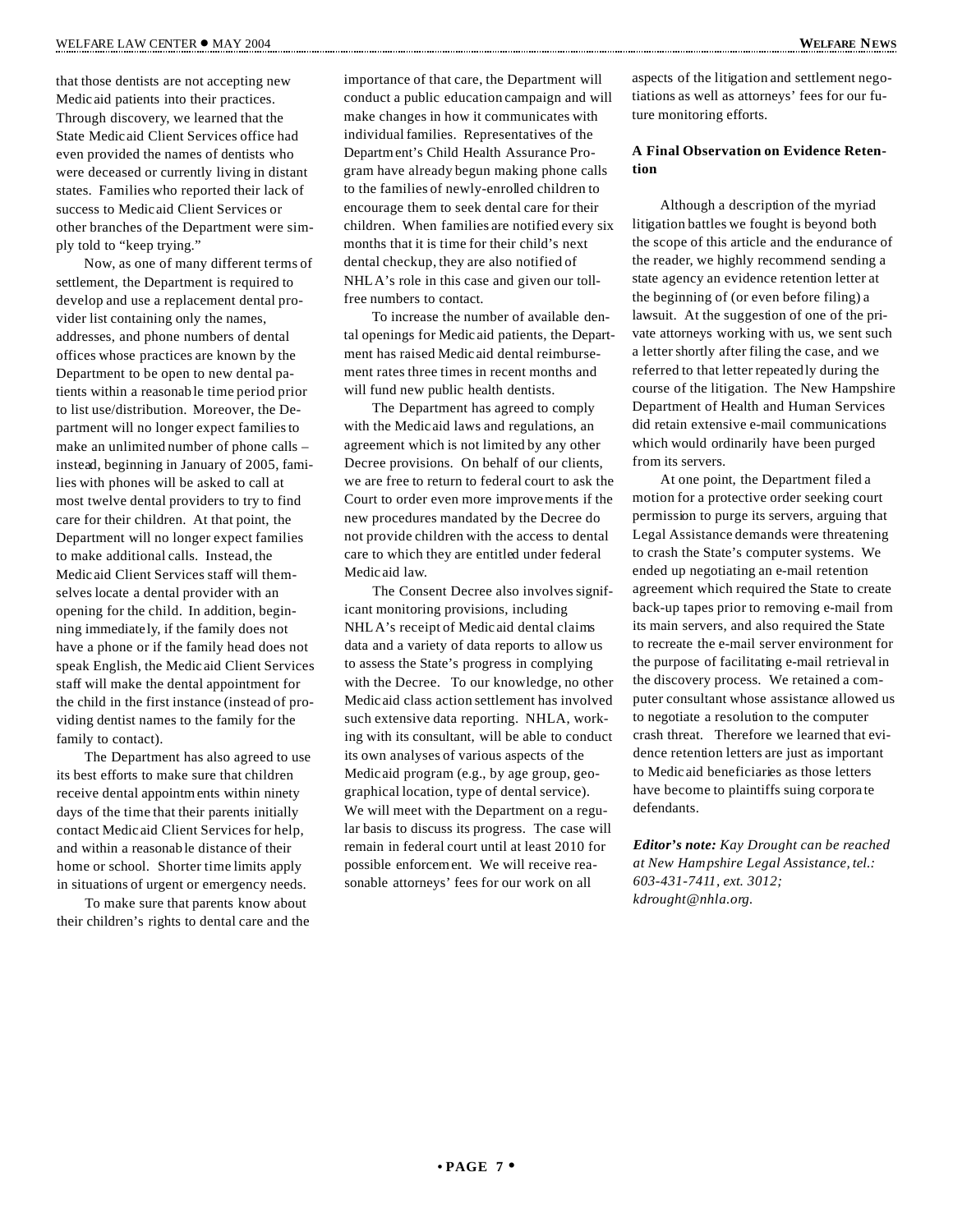#### **In Memoriam**

The Welfare Law Center staff notes with sadness the passing of two colleagues.

**Herbert Semmel** was a treasured, accomplished public interest attorney who devoted his 50-year legal career to social justice issues. He worked on wide range of issues, including civil rights, public benefits, health law, elder law, and labor law. Most recently, he was the founder and Director of the National Senior Citizens Law Center's Federal Rights Project. Prior to going to NSCLC, he was Litigation Director at New York Lawyers for the Public Interest, where he brought several successful disability rights impact cases. Herb's long and distinguished career also included serving for a period as Director of the Center for Law and Social Policy and law school teaching.

**Larry Harless** was a private attorney in West Virginia who was a vigorous and passionate advocate for low-income people. The Welfare Law Center became acquainted with Larry in 2002 when he brought the first constitutional challenge to TANF time limits, arguing that the state constitution imposed an obligation to aid the poor and that terminating a family's benefits after 60 months violated that obligation. The West Virginia Supreme Court ultimately concluded that terminating cash assistance was not unconstitutional because other forms of support are available to families. However, the court did require that the process for requesting extensions to the time limit be modified to satisfy procedural due process requirements.

## **Welfare Advocacy in the Privatized Era: A Case Study of Advocacy to Shape the Welfare Disability AssessmentProcessin New York City**

#### **Introduction**

The privatization of welfare programs creates many challenges for advocates. Some of the tools advocates use in policy advocacy, such as using Freedom of Information laws and participation in public rulemaking, may not be available for privatized services. Decision-making takes place out of the public eye, and opportunitiesto learn what the agency is doing before it occurs may be limited. Nevertheless, advocates can play a role in the development and shape of privatized services. This article discussesrecent efforts by the Welfare Law Center to engage in policy advocacy concerning privatized welfare servicesin New York City.

For many years, New York City's welfare agency, the Human Resources Administration (HRA), has contracted out the welfare disability evaluation process to a single private company. Clients and advocates have had many complaints over the years about the contractor, which often found individuals with severe disabilities to be employab le despite strong evidence to the contrary. Their disability assessments were brief, their doctors often refuse to consider documentation from clients' own many doctors, and the contractor had only three offices throughout New York City, resulting in long commutes for clients, many of whom have physical and mental disabilities that severely limit their ability to leave home, walk, and use public transportation. In addition, the

contractor had unreasona bly rigid appointment policies, and individuals who missed or arrived late for an appointment had their applications denied and benefits cases closed, even when there was a disability-related reason for missing the appointment or arriving late.

In August 2003, HRA revealed its intention to phase out the old contractor by issuing a Request for Proposals (RAP) for a vendor to provide disability assessments, as well as several other services needed by individuals with disabilities, including intensive case management, vocational rehabilitation services, and a program for monitoring clients' compliance with medical and mental health treatment. While we are not sorry to see the current contractor go, we wanted to make sure that the new contracts did not repeat the problems of the past. Accordingly, we decided to invest our efforts in playing a role in the contracting process. This required familiarizing ourselves with local contract procurement rules and other related issues.

HRA did not inform advocates about the RAP, but we learned about it anyway, and requested a copy of the RAP. The RAP indicated that HRA intended to enter a three-year contract to serve approximately 45,600 applicants and recipients of cash assistance benefits, and, unlike HRA's prior contracts for disability assessments, subcontracting would be permitted. This raised concerns because HRA has done a poor job of ensuring that contractors comply with the Americans with Disabilities Act (ADA), and it seemed even

less likely that HRA would ensure compliance by subcontractors. We had a number of other concerns about the RAP.

Under New York City contract procurement rules, City agencies intending to enter into particular types of new contracts of over a \$100,000 must publish notice of the contract in the *City Record* when the agency has made a preliminary decision to award the contract to a bidder, and then hold a public hearing within ten days. The Welfare Law Center called the contracting officer listed on the RFP to find out about the timetable for making the contract award, and sent a law student to the municipal public records office a few times each week for several weeks to review every issue of the *City Record* for notice of the contract hearing. These trips were necessary because relevant portions of *City Record* are not on line. When the contract award was announced, we checked to make sure HRA provided at least ten days between the notice date and the hearing.

#### **The Contract Award and Problems with the Draft Contracts**

The contracts were awarded to two primary contractors. We conducted research on the contractors but turned up very little information about either contractor. The chief problems were with the content of the draft contracts. One overarching concern is their lack of specificity. The primary contractors were identified, but the identify of the subcontractors was nowhere to be found in the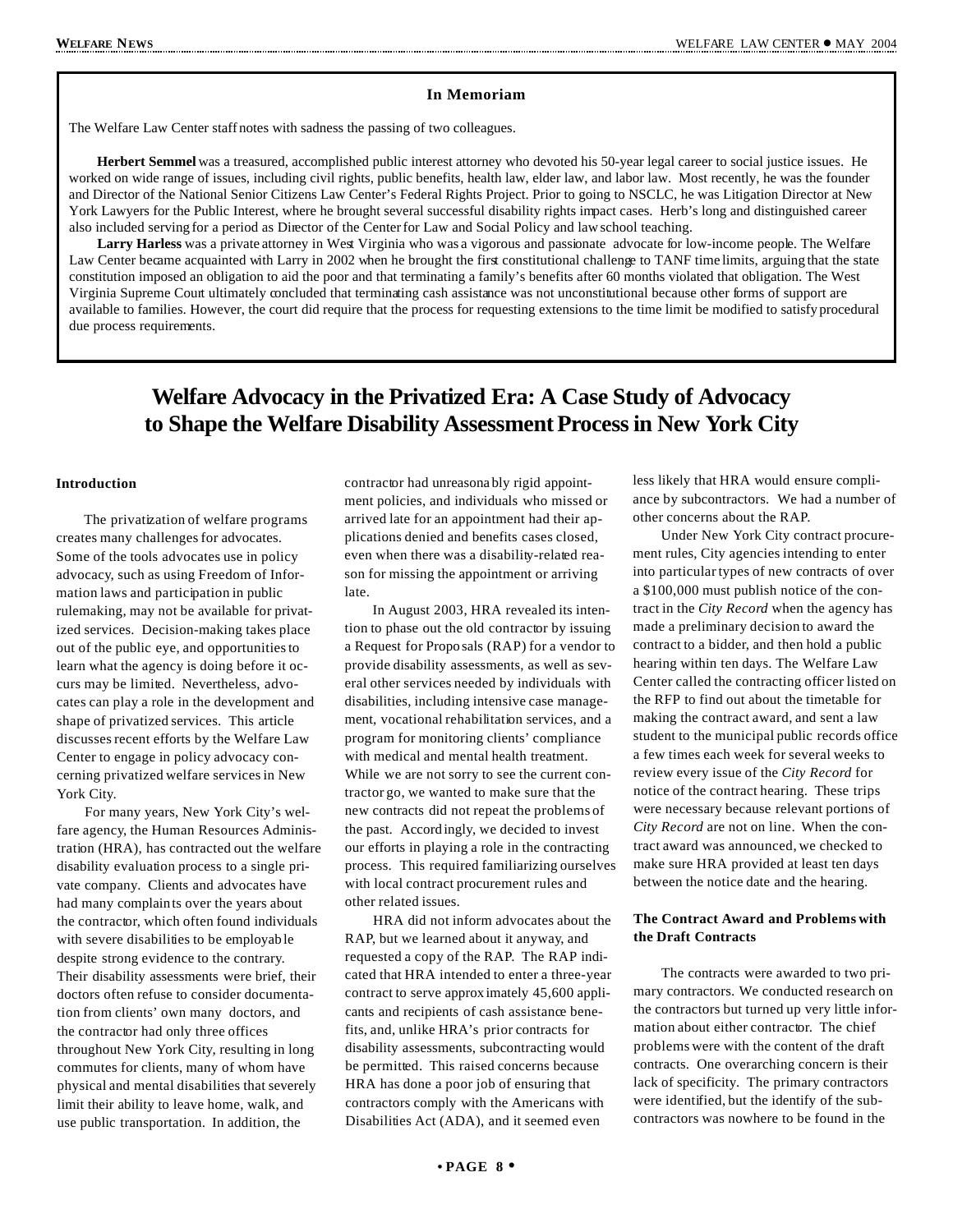drafts. Nor do the contracts make clear which services will be provided by the primary contractors and which will be provided by the subcontractors. Without this information, it was impossible for us to determine whether the contractors and subcontractors were qualified to provide the services contracted for. In addition, much of the information deemed important by HRA when reviewing contract bids was not contained in the contracts. For example, although the RFP asked bidders to specify what client caseloads would be, the contract contains no caseload restrictions.

Compliance with civil rights laws was another problem area. The contracts contain boilerplate language requiring the contractors to comply with the ADA and other civil rights laws, but contain no detail on what this entails. Nor do they require the contractor to have a written reasonab le modification policy or staff training. Experience with the current contract has proven that boilerplate contract language is not sufficient to ensure that contractors comply with civil rights laws. The contract also contains misleading language about the nature of the contractors' obligations to provide meaningful access to individuals with limited English proficiency.

Another area of concern related to the plans that are to be drafted for individuals once they have been assessed. The contracts were drafted as if none of the 45,600 individuals to be served had their own doctors or therapists. This omission creates the possibility that clients will lose benefits by failing to follow a treatment plan created by the contractorthat is inconsistent with that of the client's treating doctor or therapist. The contracts do not require the plans drafted after these evaluations to contain the reasonab le modifications clients need to perform the activities described in their plans. We had several additional concerns.

#### **Welfare Law Center Advocacy in Response to the Draft Contracts**

The Welfare Law Center drafted extensive comments on the draft contracts, circulated the draft contracts and comments to other local advocates inviting them to sign onto our comments, and submitted this written testimony at the hearing, at which we also testified. We were the only organization that testified at the hearing. One value of testifying at the hearing was that it put the contractors, who attended the hearing, on

notice that advocates will be closely watching contract implementation. Testifying also gave us an opportunity to say, in front of the contractors, that we have filed administrative civil rights complaints concerning the services provided by the current contractor.

Before and after the hearing, we also spoke with the Mayor's Office of Contracts and the New York City Comptroller's office, both of which play a formal role in reviewing City contracts before they are finalized. We shared our concerns and our testimony with both offices. We also spoke with the New York City Council's General Welfare Committee, which can raise concerns informally with HRA and hold oversight hearings.

One of the issues raised in our written and oral testimony was that one of the services contracted for will have little value to clients. One of the services to be provided under the contracts is giving clients who should apply for SSI a list of steps they must take to do so. What many clients with severe disabilities need is someone to assist them in taking these steps, not a list of tasks. Even if a list was needed, HRA could easily give this to clients itself. We decided it was important to include this issue in our comments because of its potential appeal to agencies with a role in the contract approval process that are concerned with curbing wasteful expenditures of public funds.

#### **Contract Modifications Made in Response to WLC Testimony**

A few weeks after we testified at the hearing, we learned that HRA had made a number of changes to the draft contracts. The contracts were revised to require the contractors to contain a general statement requiring the contractors to provide reasonab le modifications to individuals with disabilities, and to require the contractors to provide specific reasonab le modifications, such as reducing the number of assessment appointm ents clients have to attend, when possible; conducting outreach to clients who miss assessment appointments; and assisting clients with complying with the assessment process. HRA revised the contracts to require the contractors to assist individuals in the SSI application process and help gather the documents necessary to support these applications, instead of giving clients a list of tasks to complete on their own. The contracts were also revised to contain AM professional qualifications for those performing some of the activities in the contract. The language access provision was modified, and a number of additional improvements were made. While HRA did not make all of the modifications we requested and is still too vague on some issues, our advocacy clearly paid off. In addition, the contracts have not yet been finalized. We will continue to raise press for additional contract modifications issues with HRA and other City agencies involved in the contracting process.

#### **How this Advocacy Relates to Broader WLC Efforts to Improve How HRA Serves Those with Disabilities**

This advocacy is part of a larger effort by the Welfare Law Center to improve the way in which HRA serves clients with disabilities. We have been engaging in multipronged advocacy which includes: filing a comprehensive civil rights complaint with the Office for Civil Rights at the U.S. Department of Health and Human Services (see April 2002 *Welfare News*), submitting a detailed proposal to HRA on the changes needed to comply with the ADA, coalitionbuilding, commenting on HRA's ADA policy, engaging on advocacy with the State welfare agency to get the agency to play a greater role in supervising HRA's ADA compliance, commenting on HRA's ADA policy, conducting a survey (the subject of an upcoming WLC report) to determine whether HRA is providing a particular reasonable modification – home visits -- to people with disabilities, training local welfare advocates and service providers on the ADA, and other activities.

#### *Cary LaCheen*

*Editor's note: The Welfare Law Center welcomes information from advocates about how they have shaped their advocacy to deal with privatized welfare systems and is interested in reporting on relevant developments across the country. Send information to Cary LaCheen (lacheen@welfarelaw.org) or Gina Mann ix (mannix@welfarelaw.org). For resources on privatization see the January-F ebruary 2002 issue of Clearinghouse Review, published by the Sargent Shriver National Center on Poverty Law, www.povertylaw.org. Welfare Law Center articlesfrom that issue are also available on the WLC website, www.welfarelaw.org.*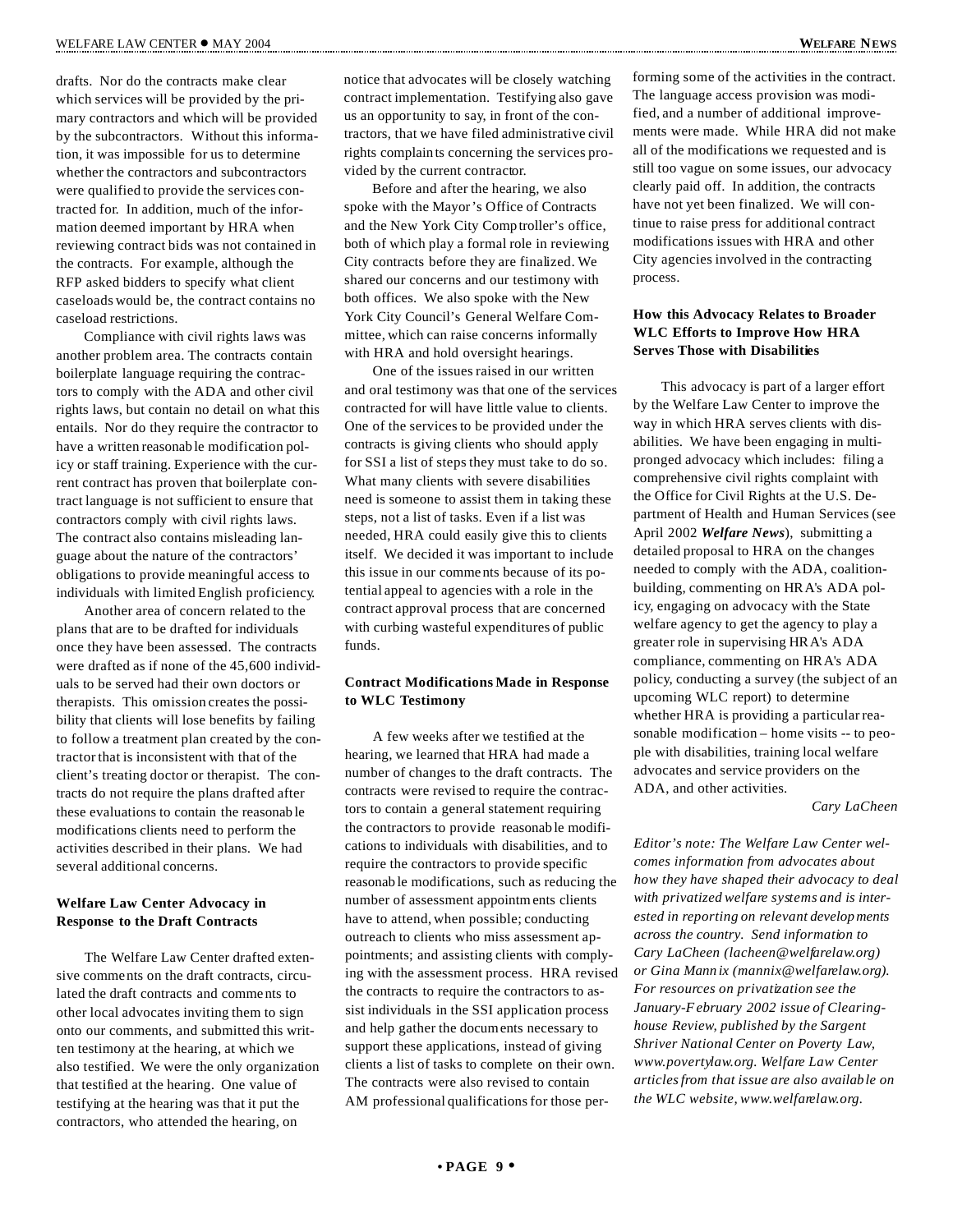## **New Welfare Law Center Report** *Home Alone: The Urgent Need for Home Visits for People with Disabilities in New York City's Welfare System*

Over the last few years, the Welfare Law Center has engaged in a multi-pronged advocacy strategy to obtain improvements in the way that the New York City Human Resource Administration (HRA), New York City's welfare agency, serves individuals with disabilities. In 2002, we filed an extensive complaint against the agency with the Office For Civil Rights (OCR) of the U.S. Department of Health and Human Services (HHS), charging that HRA's administration of cash assistance programs violates the Americans with Disabilities Act (ADA) and Section 504 of the Rehabilitation Act (Section 504) by failing to provide an equal and meaningful opportunity for people with serious mental health problemsto obtain and maintain benefits. We have met with members of the City Council, conducted workshops for advocates, and testified at agency hearings on new contracts to provide disability assessments, case management and other services to welfare recipients with disabilities *(see article in this issue of Welfare News).* We have recently added another dimension to our advocacy by conducting a survey of New York City welfare offices to determine whether the agency is complying with its own ADA policy. Survey results and recommendations are discussed in our forthcoming report *Home Alone: The Urgent Need for Home Visits for People with Disabilities in New York City's Welfare System* by Cary LaCheen. The report will be available in early June of the Welfare Law Center's web site, www.welfarelaw.org.

To conduct the survey, we visited every welfare office in New York City to determine whether HRA is making home

visits available to individuals with disabilities who cannot go to a welfare office for appoint-ments. Home visits are a reasonab le modification required by the ADA and Section 504, and HRA's own ADA policy requires the agency to provide home visits to people with disabilities who need them. At each office, we presented a scenario involving an individual with a severe psychiatric disability who was unable to come to the welfare office but needed to apply for benefits. We asked if there was any way she could apply for benefits although she could not go to the welfare office. If agency staff provided a telephone number to call to arrange a home visit, we called the number. We also checked waiting rooms to see if the agency's ADA poster was posted in English and Spanish where they were easy to see.

The results were sobering. At 13 percent of the offices, staff provided no information about home visits and appeared unaware of them. At 7 percent of the offices, staff provided incorrect information. Staff readily provided information and provided a telephone number to call to arrange a home visit in only 53 percent of the welfare offices. We were able to reach someone by phone to arrange for a home visit in only half of the welfare offices for which we were given phone numbers, despite several attempts. Welfare offices had inconsistent eligibility and documentation requireme nts for home visits, and some of these requireme nts were unreasonable. As bad as things are for people with physical disabilities, they are even worse for individuals with mental disabilities. A number of offices indicated that people with mental health problems may not be eligible

for home visits, regardless of the severity of their condition. We also found that less than one-third of the waiting rooms had the agency's current ADA poster in both English and Spanish where it was easy to see.

Our findings indicate that despite the issuance of a new ADA policy and posters, HRA has a long way to go to make home visits a reality for people with disabilities.

Our report recommends that HRA and New York City make home visits a priority, and:

(1) Set uniform standardsfor home visits

(2) Train all staff on all aspects of home visits

(3) Ensure adequate staffing at all welfare offices

(4) Let the public know about the right to home visits

(5) Monitor all welfare offices (6) Work more closely with the advocacy community

We intend to share the report widely with HRA, the New York State welfare agency, OCR, and local government officials.

Although our report focuses on ADA compliance in New York City and compliance with HRA's ADA policy, it may be useful to advocates in other states where clients with disabilities face similar lack of compliance with federal disability rights laws. Advocates may want to consider undertaking similar research in the communities they serve, as part of a larger advocacy strategy.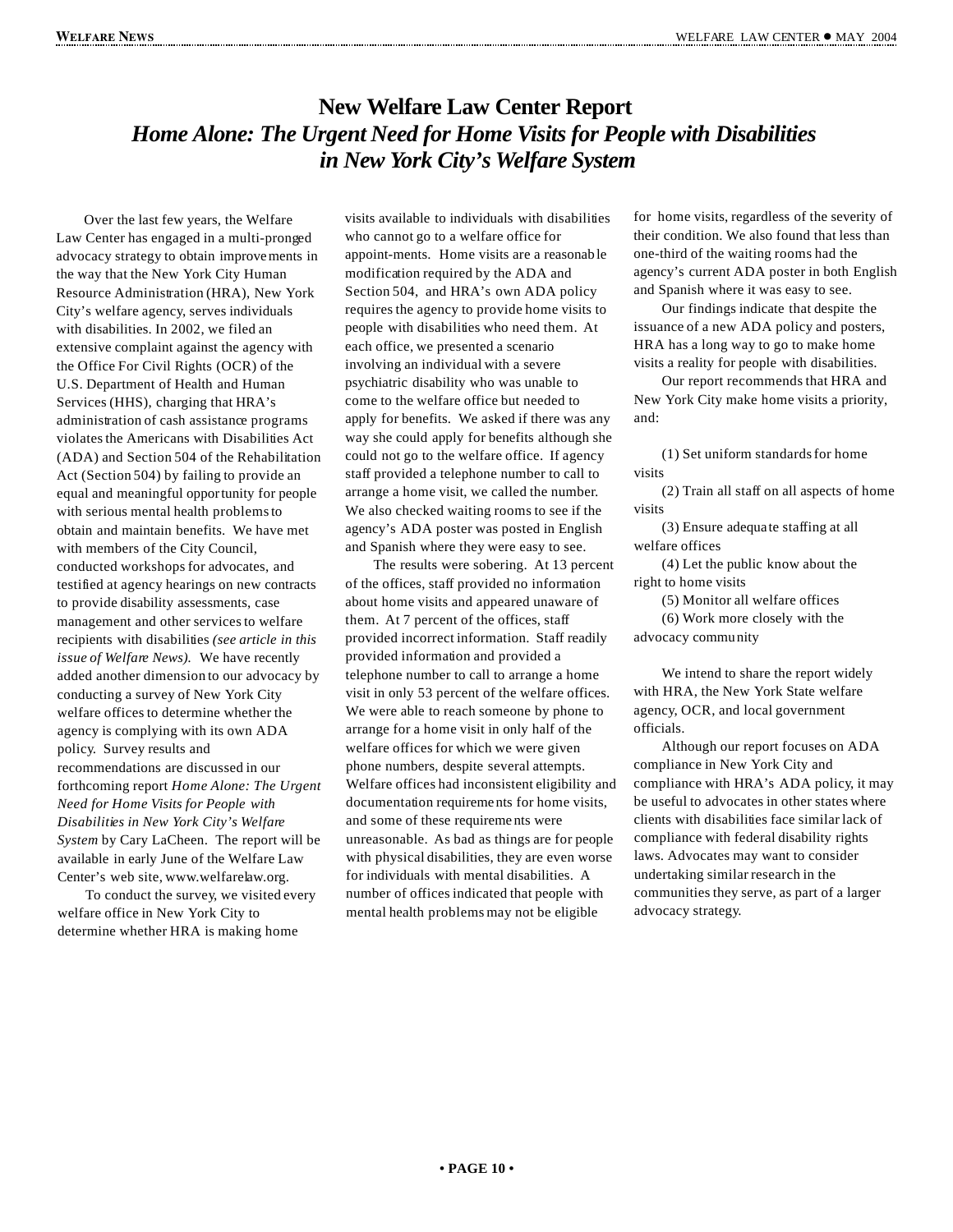## **Welfare Law Center Honors Kennedy, Lardent, Wilson**

Speaking to an enthusiastic crowd of over 400 people at the Welfare Law Center's Award Dinner in March, Senator Edward M. Kennedy spoke eloquently of his outrage at the growing divide between rich and poor in this country and the inadequacy of our nation's response to poverty.

The Senator also accepted the Center's James C. Corman Award honoring individuals in public service who have devoted their lives to the cause of econom ic justice. The Senator's Award read: "For a life devoted to public service, the Welfare Law Center salutes your extraordinary, unwavering and passionate leadership in the cause of econom ic and social justice."

The Award is named in memory of Congressman Corman, who was an outstanding leader in Congress in the struggle for econom ic justice from 1961 - 1981. Mr. Corman served on the Center's Board of Directors from 1988 - 1999. Dr. Wendell Primus, Senator Charles Schumer, and Peter Edelman are prior recipients of this Award.

Esther Lardent, President and Chief Executive Officer of the Pro Bono Institute at Georgetown University Law Center, was given an Economic Justice Award for her

visionary leadership and innovation promoting the involvement of major law firmsin pro bono work. She placed the Welfare Law Center's work in the context of her childhood on public assistance and food stamps. After Esther's parents, Holocaust survivors, met in a displaced persons' camp, they brought her to the United States to make a better life for themselves. At the outset they knew no English, and survived on public assistance, living in public housing. They learned English, were able to obtain employment, and eventually bought a house – but it was welfare, Esther said, that made it possible to reach that stage.

Esther also deplored the 1996 Congressional cuts in programsfor lowincome people and for their advocates. She hailed the Welfare Law Center for "rising from the ashes" after losing all funding at that time by pursuing an aggressive program of class action litigation and involving pro bono law firmsin that work.

Donna Wilson of Washington Mutual received an Economic Justice Award in recognition of leadership in the bank's programs of corpora te giving, community development, affordable multi-family

lending and investment, and employee volunteerism.

Henry Freedman, Executive Director, celebrated the Center's work on behalf of its clients. The audience responded enthusiastically to news about the Second Circuit decision the week before in the workfare sexual harassment case described elsewhere in this issue, and to the cheers of the representatives of grassroots groups who were present.

Dinner Co-Chairs Richard I. Beattie (Simpson, Thacher & Bartlett), Ben Heineman (General Electric), and Sara Moss (Estee Lauder), all persons with past ties to the Center, presented the Awards. Paul M. Dodyk and Stephen L. Kass were Dinner Chairs. All helped make the dinner the most financially successful special event the Center has ever run.

Videos of the presentations of each of the awards, and the acceptance speeches of the honorees, may be found on the Center's website. A copy of Senator Kenned y's prepared remarks can be obtained from the Center.

*NOTE: Photos removed from web version.*